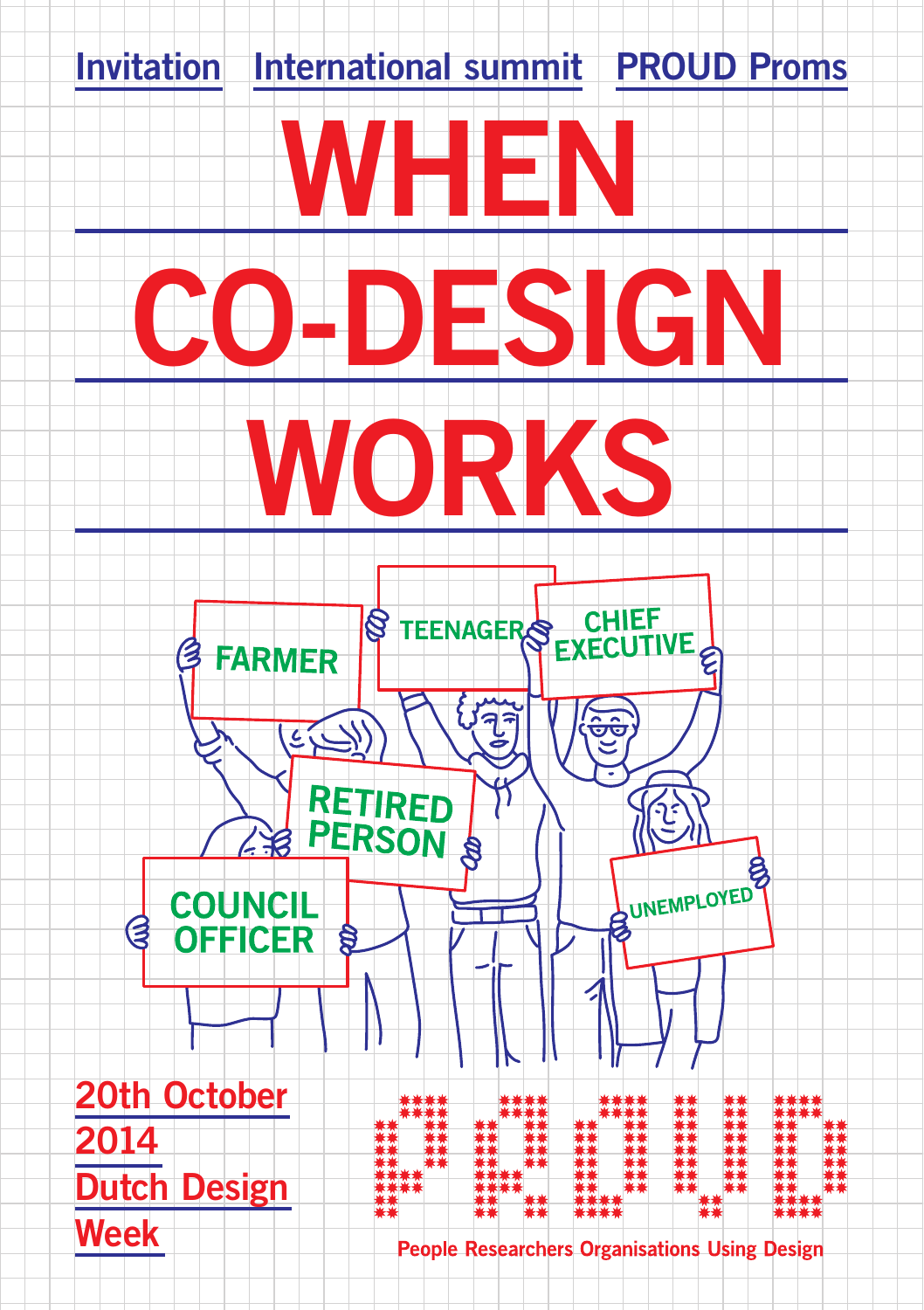# **'Design for interesting times.'**

Robert F. Kennedy said in Cape Town (SA), June 1966: 'There is a Chinese curse which says, "May he live in interesting times. Like it or not, we live in interesting times. They are times of danger and uncertainty; but they are also the most creative of any time in the history of mankind'. Almost half a century later this description just as much fits these times. And it is about the creativity of people to contribute positively to change.

This also explains why designers with their creative talent, skills and experiences are highly demanded these days by all kind of organizations and people to lead innovation processes. Innovation processes that ask for the creativity and collaboration of many: people working in public institutions, research institutes, businesses, industry and user communities.

Since 2011 PROUD has worked on how to make these processes run more effectively in piloting new approaches for co-design while working on challenges, training designers and co-designers, building materials exhibitions, implementing design innovation hubs and much more.

We want to share these experiences with people that had or long for similar experiences during the international summit: PROUD Proms When Co-design Works and build on future actions to make these times of positive transition.

**We are PROUD to invite businesses, policy makers, public organizations, designers and others interested in (co-)design and design thinking to come to the PROUD Proms during the festive Dutch Design Week. During this event we will take you into the changing world of design with the emphasis on co-design as a facilitating approach for better outcomes in social and economic innovation processes.**

It will be an international gathering with walks and talks spread over Dutch Design Week during the afternoon in small groups of experts and co-design users. The night of the PROUD Proms –open to all guests and participants of Dutch Design Week– will offer a lively and alternate program with great examples and testimonies plus keynotes by:

**Rachel Cooper**, Professor of Design Management at the University of Lancaster, co-Director of ImaginationLancaster, presides the European Academy of Design and was member of the European Design Leadership Board. **Adam Reineck**, Design Director at IDEO and joined IDEO.org as a Fellow in the foundation year 2011. He has received numerous design awards (IDEA, ID Magazine, Red Dot, and iF and others).

**Dirk van Weelden**, a Dutch author and editor at the Dutch literature and culture magazine De Gids.

### **Program**

**13.30 – 17.00** PROUD Co-design proms

**18.00 – 19.30** Walking dinner: eat, greet, and meet!

**20.00 – 22.30** Night of the PROUD proms

## **Sign up**

**http://proudproms.eventbrite.nl Your code: PROUDProms14**

**Location**

**Start afternoon program:** Capital D, Design Innovation Space, Torenallee 22/08, Eindhoven

**Evening program:** Klokgebouw, Philitelaan, Eindhoven